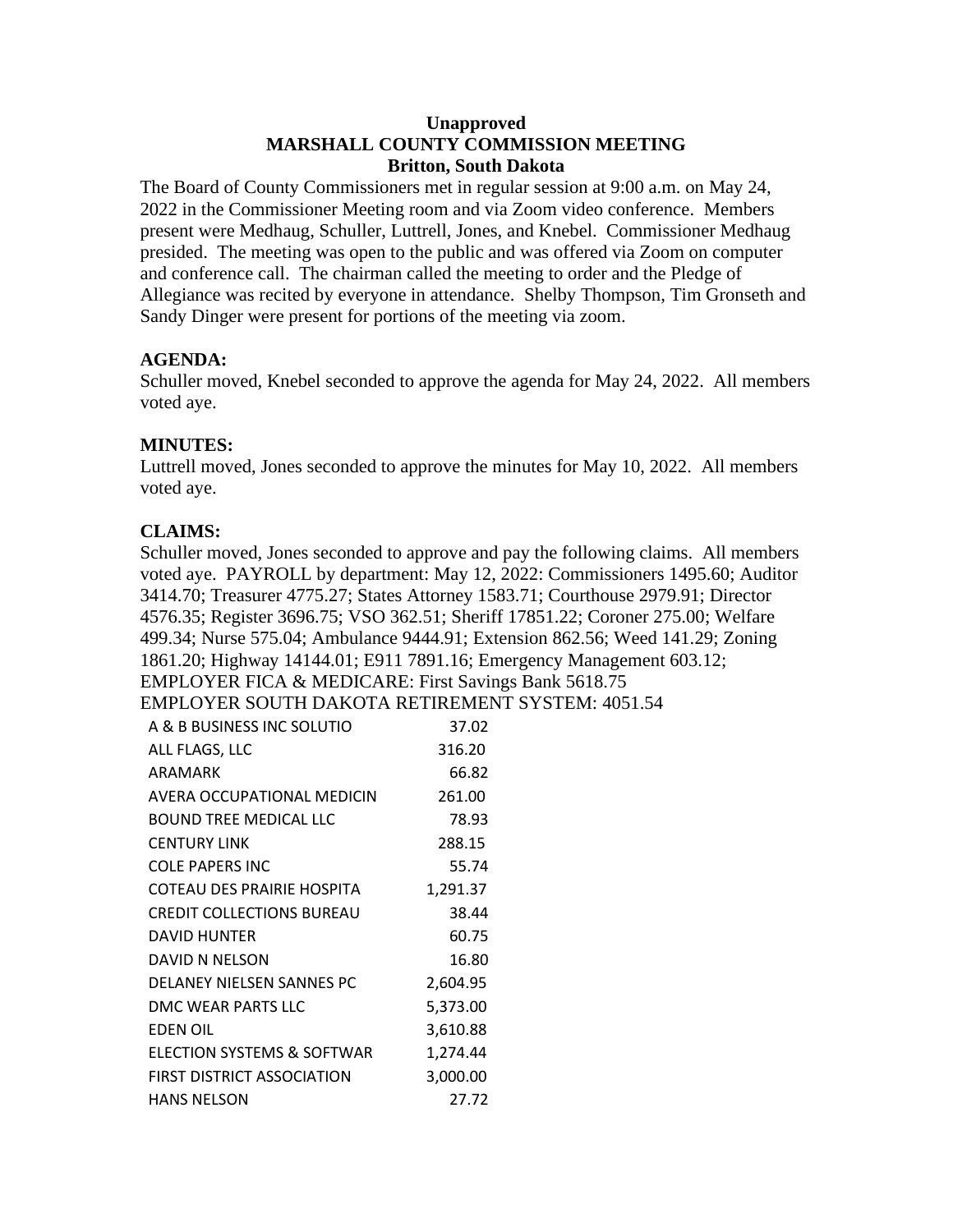| <b>IMEG</b>                       | 1,277.51 |
|-----------------------------------|----------|
| <b>JENNIFER RINGKOB</b>           | 230.06   |
| JOHN DEERE FINANCIAL              | 480.62   |
| <b>KEVIN JONES</b>                | 5.88     |
| <b>KRISTI BRANDT, PRP</b>         | 61.20    |
| <b>KUCK LAW OFFICE</b>            | 933.05   |
| MARCO INC                         | 115.91   |
| <b>MARSHALL CO TREASURER</b>      | 1,305.52 |
| <b>MCLEODS PRINTING</b>           | 440.00   |
| <b>MICHAEL NELSON</b>             | 17.64    |
| MIKAYLA LENTSCH                   | 50.40    |
| NEIBER, DAN                       | 54.04    |
| OTTER TAIL POWER COMPANY          | 29.78    |
| <b>QUILL CORPORATION</b>          | 807.98   |
| REDWOOD TOXICOLOGY LABORAT        | 369.00   |
| ROBERTS COUNTY DETENTION C        | 6,390.00 |
| <b>ROBERTS COUNTY SHERIFF'S O</b> | 96.15    |
| SANDERS SEW N VAC INC             | 175.47   |
| SATELLITE TRACKING OF PEOP        | 214.50   |
| SOUTHSIDE EQUIPMENT               | 40.00    |
| TALIAFERRO LAW FIRM P.C.          | 332.70   |
| <b>THOMSON REUTERS - WEST</b>     | 164.82   |
| <b>VENTURE COMMUNICATIONS</b>     | 2,330.93 |
| <b>WEISS EYECARE CLINIC</b>       | 72.30    |

## **PUBLIC COMMENT:**

No one was present to make public comment.

## **HIGHWAY:**

Dustin Hofland, Highway Superintendent met with the board and Sandy Dinger, Highway Secretary met via Zoom to discuss Highway business. Knebel moved, Schuller seconded to approve boring permits for Lake Region Electric in two locations- county road 12GW and county road 11AC. All members voted aye. Hofland informed the board that load limits had been removed on Monday.

### **FUEL QUOTES:**

Sandy Dinger received the following quotes for #2 diesel fuel for the Veblen shop on May 10: Eden Oil \$4.48, Full Circle Ag \$4.491. No other bids were available at the time delivery was needed. Diesel fuel was delivered to the Veblen shop by Eden Oil.

### **GROW SD:**

Mark Nelson, GROW SD met with the board to give an annual update and to request continued funding contribution from Marshall County for 2023.